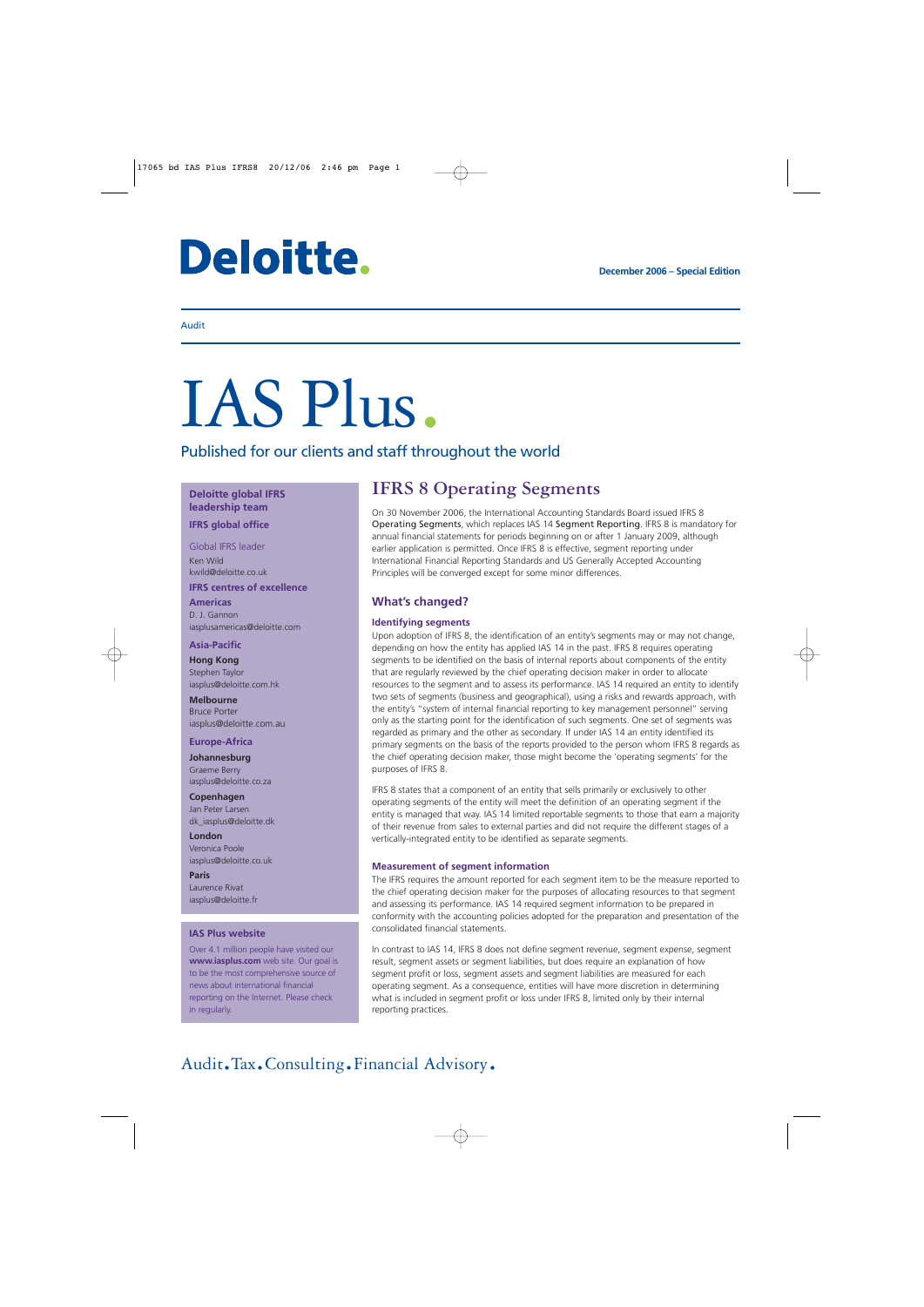#### **Disclosure**

New disclosures include information about how the entity identifies its operating segments and the types of products and services from which each segment derives its revenues.

Interest revenue and interest expense must be reported separately for each reportable segment, if the amounts are included in the measure of segment profit or loss, or are otherwise regularly reported to the chief operating decision maker, unless the majority of the segment's revenues are from interest and the chief operating decision maker relies primarily on net interest revenue when making resource allocation decisions and to assess segment performance.

#### **Core principle**

IFRS 8's core principle is that an entity should disclose information to enable users of its financial statements to evaluate the nature and financial effects of the types of business activities in which it engages and the economic environments in which it operates. The Board does not elaborate on this core principle, but it is consistent with the Objective and Basic Principle in the US standard on this topic (SFAS 131 Disclosures about Segments of an Enterprise and Related Information),and with the broader objectives of financial reporting discussed in the IASB's Framework for the Preparation and Presentation of Financial Statements.

#### **Scope**

IFRS 8 applies to the separate or individual financial statements of an entity (and to the consolidated financial statements of a group with a parent):

- whose debt or equity instruments are traded in a public market; or
- that files, or is in the process of filing, its (consolidated) financial statements with a securities commission or other regulatory organisation for the purpose of issuing any class of instruments in a public market.

However, when both separate and consolidated financial statements for the parent are presented in a single financial report, segment information need be presented only on the basis of the consolidated financial statements.

#### **Operating segments**

IFRS 8 defines an operating segment as follows.

An operating segment is a component of an entity:

- that engages in business activities from which it may earn revenues and incur expenses (including revenues and expenses relating to transactions with other components of the same entity);
- whose operating results are reviewed regularly by the entity's chief operating decision maker to make decisions about resources to be allocated to the segment and assess its performance; and
- for which discrete financial information is available.

Not all operations of an entity will necessarily be an operating segment (nor part of one). For example, the corporate headquarters or some functional departments may not earn revenues or they may earn revenues that are only incidental to the activities of the entity. These would not be operating segments. In addition, IFRS 8 states specifically that an entity's post-retirement benefit plans are not operating segments.

#### **Reportable segments**

#### **Quantitative thresholds and aggregation**

Segment information is required to be disclosed about any operating segment that meets any of the following quantitative thresholds:

• its reported revenue, from both external customers and intersegment sales or transfers, is 10 per cent or more of the combined revenue, internal and external, of all operating segments; or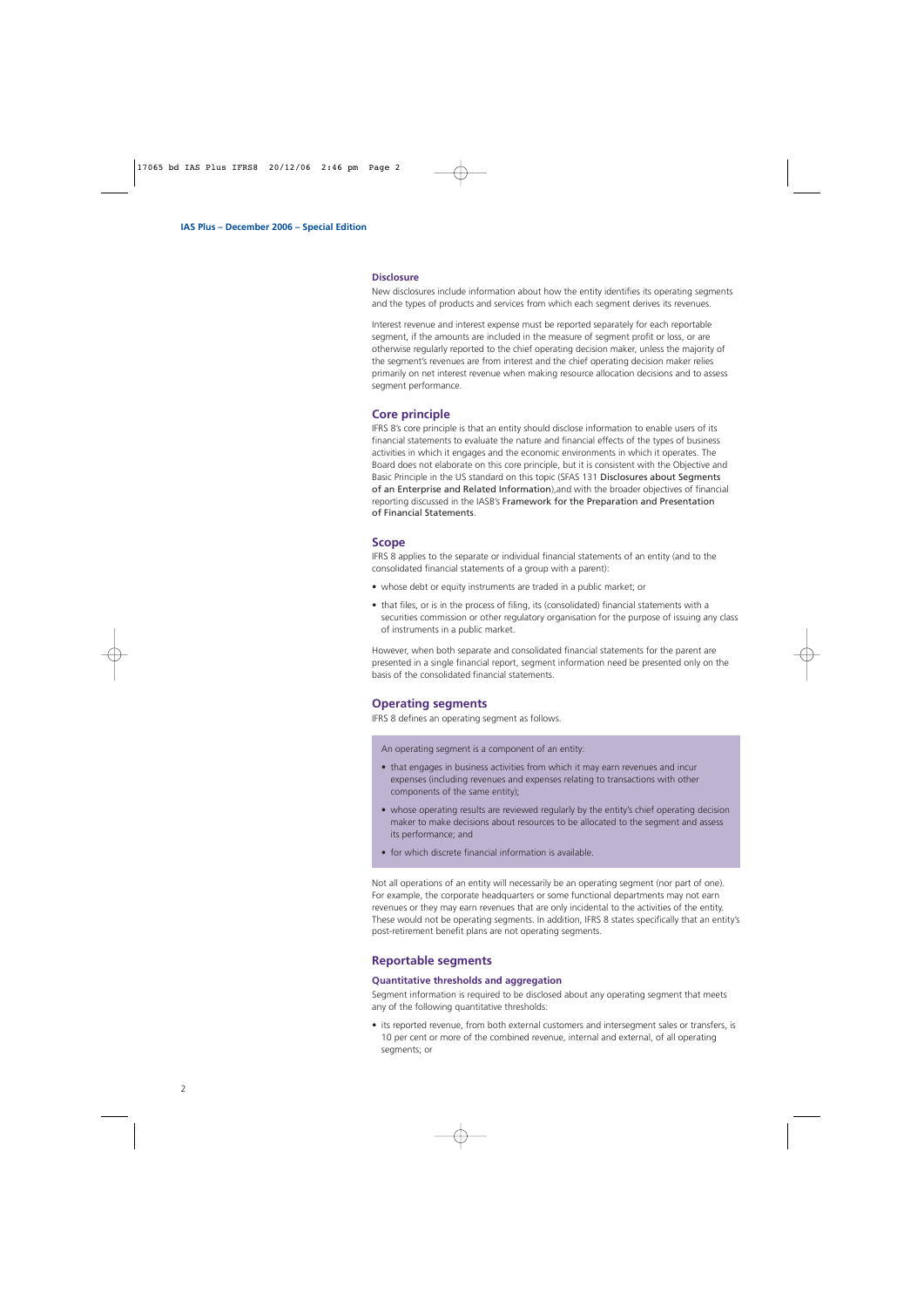- the absolute measure of its reported profit or loss is 10 per cent or more of the greater, in absolute amount, of (i) the combined reported profit of all operating segments that did not report a loss and (ii) the combined reported loss of all operating segments that reported a loss; or
- its assets are 10 per cent or more of the combined assets of all operating segments.

If the total external revenue reported by operating segments constitutes less than 75 per cent of the entity's revenue, additional operating segments must be identified as reportable segments (even if they do not meet the quantitative thresholds set out above) until at least 75 per cent of the entity's revenue is included in reportable segments.

IFRS 8 has detailed guidance about when operating segments may be combined to create a reportable segment. This guidance is generally consistent with the aggregation criteria in IAS 14.

#### **Disclosure**

The disclosure principle in IFRS 8 is that an entity should disclose 'information to enable users of its financial statements to evaluate the nature and financial effects of the types of business activities in which it engages and the economic environments in which it operates.' In meeting this principle, an entity must disclose:

- general information about how the entity identified its operating segments and the types of products and services from which each operating segment derives its revenues;
- information about the reported segment profit or loss, including certain specified revenues and expenses included in segment profit or loss, segment assets and segment liabilities and the basis of measurement; and
- reconciliations of the totals of segment revenues, reported segment profit or loss, segment assets, segment liabilities and other material items to corresponding items in the entity's financial statements.

In addition, there are prescribed entity-wide disclosures that are required even when an entity has only one reportable segment. These include information about each product and service or groups of products and services.

Analyses of revenues and certain non-current assets by geographical area are required – with an expanded requirement to disclose revenues/assets by individual foreign country (if material), irrespective of the identification of operating segments. If the information necessary for these analyses is not available, and the cost to develop it would be excessive, that fact must be disclosed.

The Standard has also introduced a requirement to disclose information about transactions with major customers. If revenues from transactions with a single external customer amount to 10 per cent or more of the entity's revenues, the total amount of revenue from each such customer and the segment or segments in which those revenues are reported must be disclosed. The entity need not dislose the identity of a major customer, nor the amount of revenues that each segment reports from that customer. For this purpose, a group of entities known to the reporting entity to be under common control will be considered a single customer, and a government and entities known to the reporting entity to be under the control of that government will considered to be a single customer.

#### **Amendments to IAS 34 Interim Financial Reporting**

IFRS 8 will expand significantly the requirements for segment information at interim reporting dates. Because amounts reported will be consistent with those reported internally, the Board has concluded that it will now be possible to expand segment information in interim reports without undue cost or delay.

#### **Amendments to IAS 36 Impairment of Assets**

IAS 36 requires goodwill to be tested for impairment as part of impairment testing the cashgenerating unit to which it relates. In identifying the units (or groups of units) to which goodwill is allocated for the purpose of impairment testing, IAS 36 limits the size of such units or groups of units by reference to the entity's reported segments. As a result of IFRS 8 replacing IAS 14, that maximum limit is now determined by reference to the entity's operating segments as determined in accordance with IFRS 8 – which may differ from the limit previously arrived at in the context of IAS 14.